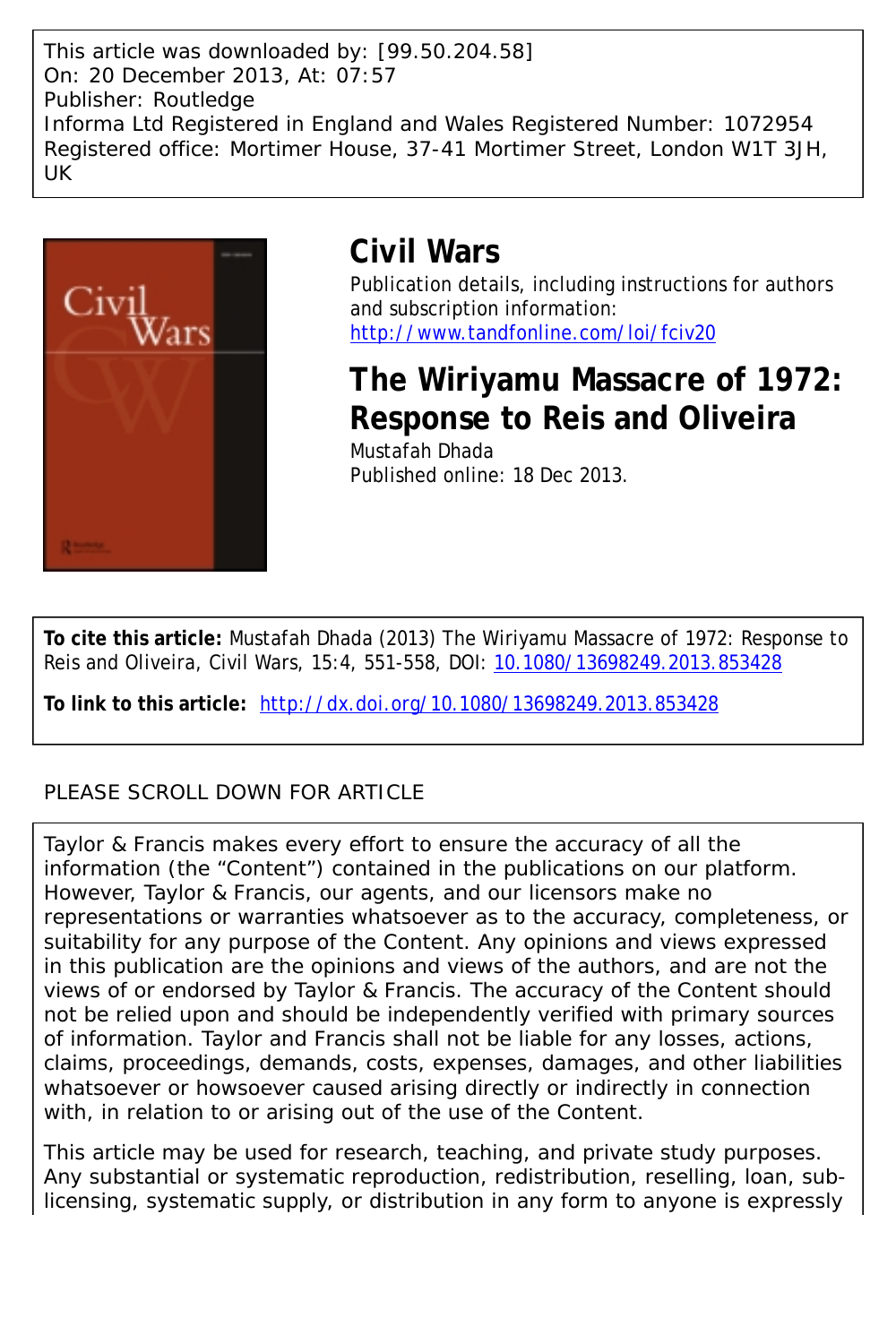forbidden. Terms & Conditions of access and use can be found at [http://](http://www.tandfonline.com/page/terms-and-conditions) [www.tandfonline.com/page/terms-and-conditions](http://www.tandfonline.com/page/terms-and-conditions)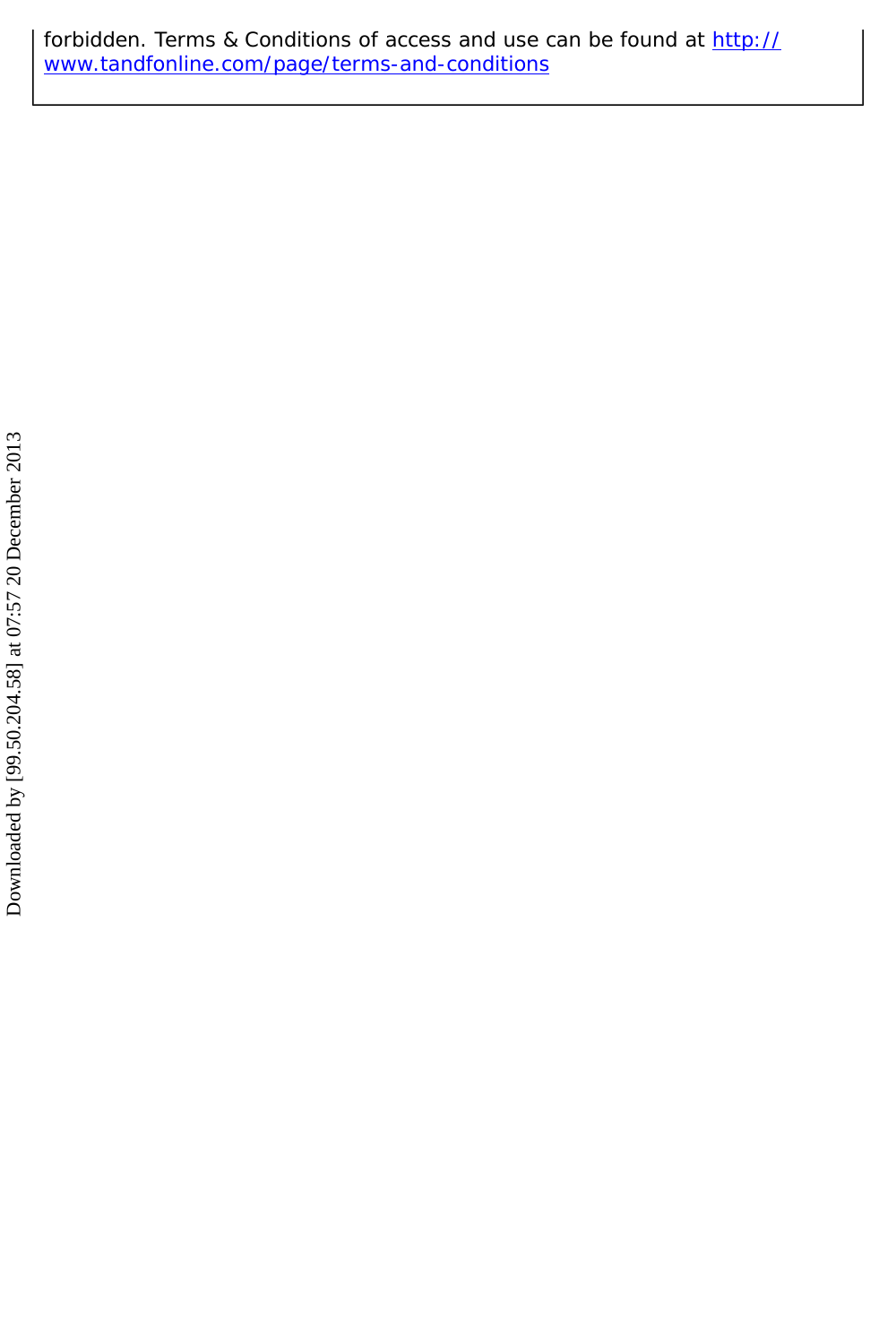## The Wiriyamu Massacre of 1972: Response to Reis and Oliveira

### MUSTAFAH DHADA

In their text published in May 2012, Bruno Reis and Pedro Oliveira proposed six theses on the massacre at Wiriyamu. They claim or imply that as a location of well-developed villages Wiriyamu did not exist; the massacre as reported might not have happened; although an atrocity may have occurred, the events are too complex to accurately unravel even today; lack of an independent or official inquiry makes the numbers of the dead as reported inaccurate; and that the exigencies of the counterinsurgency determined its context and magnitude within the framework of a civil war. This response examines these six theses, and concludes that Reis and Oliveira fail to advance the narrative. They accept at face value the Portuguese propaganda denying the existence of Wiriyamu as a place, rather than consider data that incontrovertibly proved the existence of Wiriyamu, the massacre, its context, and the overall integrity of the narrative. Finally this text sends a mixed message to its readers by contextualizing it as a case study in civil war.

#### INTRODUCTION

In December 1972, 400 people were reportedly slaughtered in three days in five villages in Wiriyamu, located in Mozambique's central northwest district of Tete. The Times of London published the story in the summer of the following year.<sup>1</sup> [Thus](#page-8-0) [began the narrative of what came to be known as the Wiriyamu massacre. Since](#page-8-0) [then, several accounts have appeared in the press. Some are serious and scholarly.](#page-8-0)[2](#page-8-1) [Others are journalistic.](#page-8-1)<sup>[3](#page-8-2)</sup> [At least two have approached the narrative as works of](#page-8-2) [fiction.](#page-8-2)[4](#page-8-3) [Since 1995, materials on the massacre have emerged in several other](#page-8-3) [formats: as blog entries,](#page-8-3)<sup>[5](#page-8-4)</sup> [as YouTube video clips,](#page-8-4)<sup>[6](#page-8-5)</sup> [as scanned newspaper postings,](#page-8-5)<sup>[7](#page-8-6)</sup> [as undergraduate research papers,](#page-8-6)<sup>[8](#page-8-7)</sup> [as web and blog sites.](#page-8-7)<sup>[9](#page-9-0)</sup> [In March 2012, Bruno](#page-9-0) [C. Reis and Pedro A. Oliveira added their own voice to the discourse.](#page-9-0)

#### THE NARRATIVE, ITS IMPERFECTIONS, AND ITS DENIAL

Their text asserts that it is 'difficult to establish with accuracy the events that took place around 16 December 1972' and that 'today it is impossible to know with certainty many of the details of the events.' This assertion is true if one exclusively relies on printed sources. Fieldwork, personal papers perhaps not consulted by the

*q* 2013 Taylor & Francis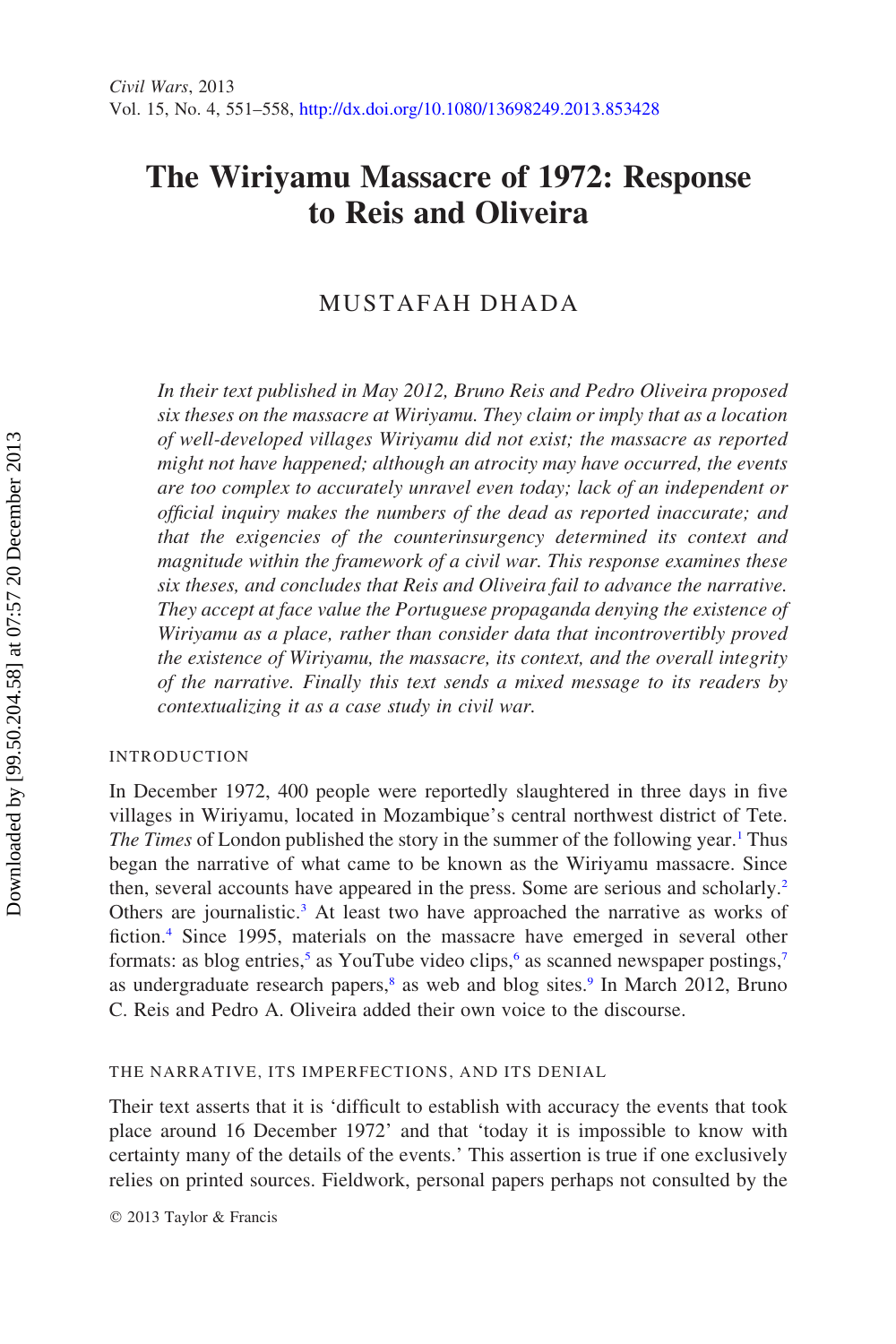authors, and oral testimonies by data handlers behind the case that this author has had the opportunity to consult tell us that the story of the killings is much clearer than suspected. Space allocated for this response disallows for further elaboration.

There are indeed two gaps in the narrative: how the Juwau villagers perished between noon and sunset of that day; and where else did the Portuguese colonial army and its secret agents go to hunt fleeing villagers in the following three days? Reis and Oliveira do indeed point out correctly that 'a company of Portuguese commandos' tortured and summarily executed villagers during operation Marosca. However, their text is murmurous on the role of the secret police. Closer inspection suggests that the secret police played a complicated role on that day. This role was intense and heavily involved in Chaworha and Djemusse; less so in Wiriyamu, where the kill was 'clinical, neat and efficient'; and even lesser in intensity in Riacho.

The text claims that the airborne assault was carried on three villages – and this is certainly correct. In fact, we now know that the Portuguese Air Force bombed five villages in total. Their aim was to herd the villages concentrically and leave a gauntlet open near Juwau for hunting down escapees heading northbound toward M'pharamadwe. The text appears muddled on the reasons why the actual events are unclear. One the one hand it says this was caused by lack of an independent inquiry. On the other hand it acknowledges some form of investigative follow-up. The 'Portuguese authorities, both before and after the military coup of 25 April 1974 did not authorize an independent enquiry (my italics) into Operation Marosca' in part, the text suggests because Portugal proved 'incapable of prevailing over the imposing personality of the politically powerful commander-in-chief general Kaúlza de Arriaga.' Therefore, for months 'there was no sign of such an inquiry.'<sup>10</sup>

Actually, Wiriyamu underwent four investigations, two headed by medics, the existence of which the text implicitly recognizes, $\frac{11}{10}$  $\frac{11}{10}$  $\frac{11}{10}$  [one by the military judiciary and](#page-9-2) [one at the behest of the government; five if you count a dissident probe into the affair](#page-9-2) [headed by Jorge Jardim; six if you include the church hierarchy's airborne visit over](#page-9-2) [the site. Some of the dead had been long buried in communal graves by the time the](#page-9-2) [investigation headed by de Arriaga was undertaken. In short, de Arriaga complied](#page-9-2) [with protocol and did undertake an official inquiry.](#page-9-2)

The text initially suggests that a massacre did occur but later changes its position. The 'killings of large number of people with great cruelty *probably* took place not in one location but in several, probably three closely adjoining locations...' (italics added). The thesis of denying the killings in favor of its probability is not new. The Portuguese initially put it forward when the story broke out in London. But even they quickly changed their position<sup>[12](#page-9-3)</sup> [once de Arriaga-led inquiry revealed that](#page-9-3) [killings of some magnitude had occurred; and that such killings were within the](#page-9-3) [acceptable framework of counterinsurgency. Since then, several texts and](#page-9-3) [investigative probes, including one led by the UN, established the veracity of](#page-9-3) [the story.](#page-9-3)

Furthermore, extant literature does not back the authors' speculation that the killings may have occurred in several specific locations. My fieldwork does.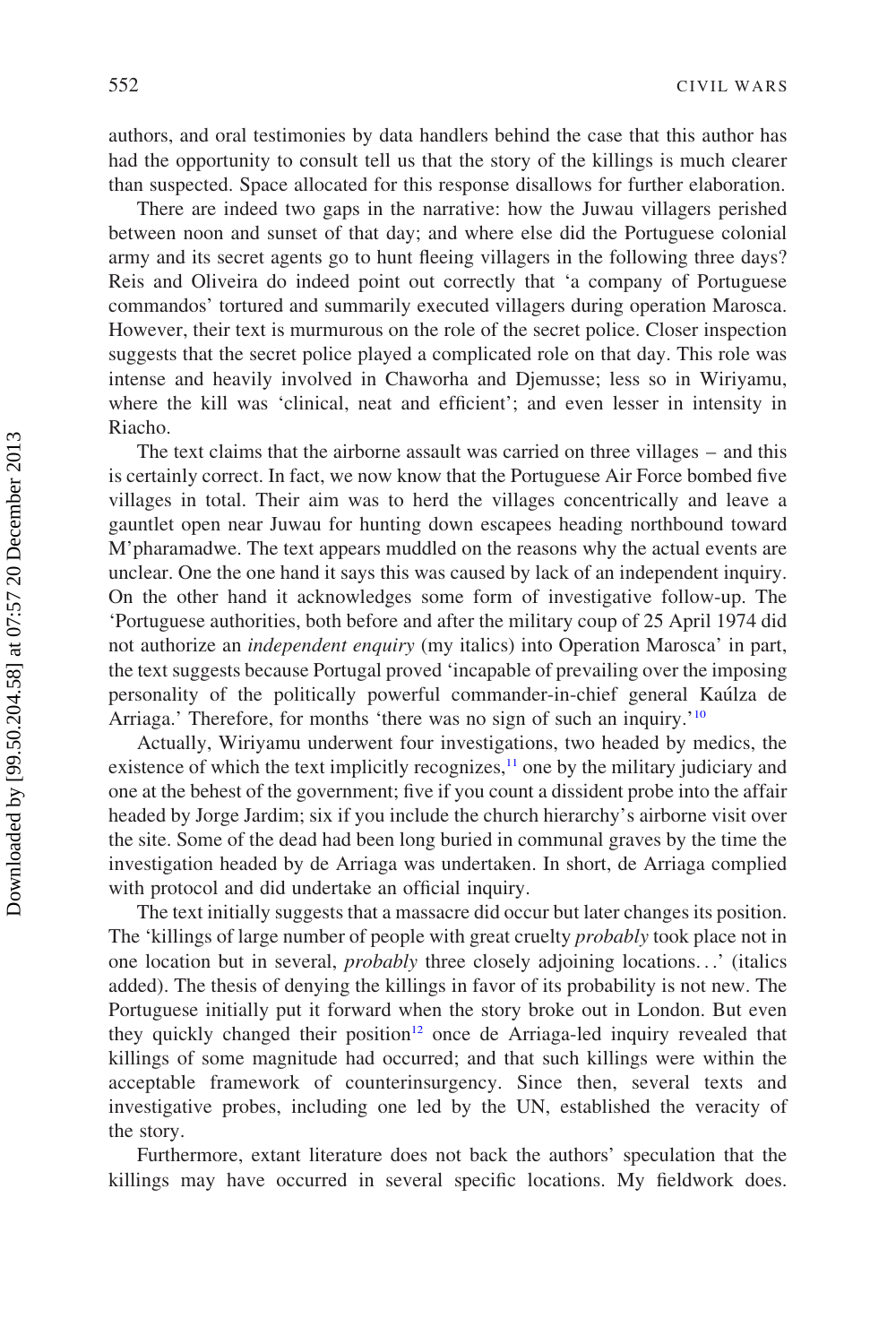The massacre occurred in phases and did happen (as the authors speculate) in and around five, not three, locations: Wiriyamu, Juwau, Chaworha, Riacho, and Djemusse. The locations for these killings exclude places where fleeing villagers were hunted in the next three days. If the latter is included, then the known number of places of killings rises up to at least four. Some of these are identified by name. Informants name several others to be 'near' locally important markers.

The text states that the 'exact location, even the existence of Wiriyamu ... remain contentious.'[13](#page-9-4) ['Wiriyamu, with that name, did not officially exist,' since](#page-9-4) [such 'relatively improvised rural dwellings were not big enough or even stable](#page-9-4) [enough to be registered in most maps.'](#page-9-4)[14](#page-9-5) Again, Lisbon initially proffered this thesis which it quickly recanted, in part, because Peter Pringle (The Times journalist) successfully managed to circumvent the secret police to verify the facts as revealed. Since then, numerous sources have successfully identified the exact location of the site. Fieldwork provides us with even greater depth of knowledge and understanding of Wiriyamu.

Wiriyamu was 'marked on Tete mission maps,' [15](#page-9-6) [well before 1973. It was well](#page-9-6) [known among the locals, certain elements of the armed forces, Portuguese](#page-9-6) [veterinarians, Indian merchants, and white cattle and livestock buyers and brokers.](#page-9-6) Wiriyamu was a set of two [organic communities: Wiriyamu and Chaworha.](#page-9-6) [Wiriyamu had a small central village of 31 households. It was surrounded by](#page-9-6) [Riacho, which had 36 households; Djemusse, which had 45 households; and Juwau,](#page-9-6) [which had 31 households. All three fell under the authority of the Mfumu of](#page-9-6) [Wiriyamu central.](#page-9-6)<sup>[16](#page-9-7)</sup> [Chaworha, approximately 1.5 km away from Wiriyamu, was](#page-9-7) [headed by the Mfumo of Chaworha, which nested behind an elevated set of boulders](#page-9-7) [shaped like a crocodile looped around mud huts. In other words, Wiriyamu and](#page-9-7) [Chaworha were not habitats of cartographic indeterminacy. The exact locations of](#page-9-7) the two complexes were  $16^{\circ}18'6.55''S$  $16^{\circ}18'6.55''S$  $16^{\circ}18'6.55''S$  and  $33^{\circ}38'50.47''E$  $33^{\circ}38'50.47''E$  $33^{\circ}38'50.47''E$ , and  $16^{\circ}15'4.29''S$  $16^{\circ}15'4.29''S$  $16^{\circ}15'4.29''S$  and [33](#page-9-7)°37′[21.02](#page-9-7)″[E.](#page-9-7)

#### OF SOURCES AND THEIR LIMITS

Reis and Oliveira apparently consulted seven categories of sources: 'various missionary reports that were widely (but only partially) publicized in the media in 1973,' and 'official Portuguese documents; FRELIMO reports; the literature that appeared in the aftermath of the scandal; diplomatic documents from the British and Portuguese archives; recent media coverage; and some historical and memorialistic literature.'<sup>17</sup> [Judging from the endnotes, of the actual sources consulted,](#page-9-8) [approximately 25 appear utilized in the text, 20 of which are secondary and](#page-9-8) [5 primary. To wit, they cite Hastings,](#page-9-8)<sup>[18](#page-9-9)</sup> [Bertulli,](#page-9-9)<sup>[19](#page-9-10)</sup> [Cabrita,](#page-9-10)<sup>[20](#page-9-11)</sup> [journalists in British](#page-9-11) [papers, notably](#page-9-11) *The Times* of London,<sup>[21](#page-9-12)</sup> [and Sousa Ribeiro.](#page-9-12)<sup>[22](#page-9-13)</sup> The Bertulli text is secondary in nature as it narrates the story of the White Fathers and the church under war conditions in Mozambique. The Sousa Ribeiro text published in 1974 was in effect a Portuguese translation of a report published by International Defense and Aid Fund (IDAF) a year before Hasting's monograph. The IDAF report used as its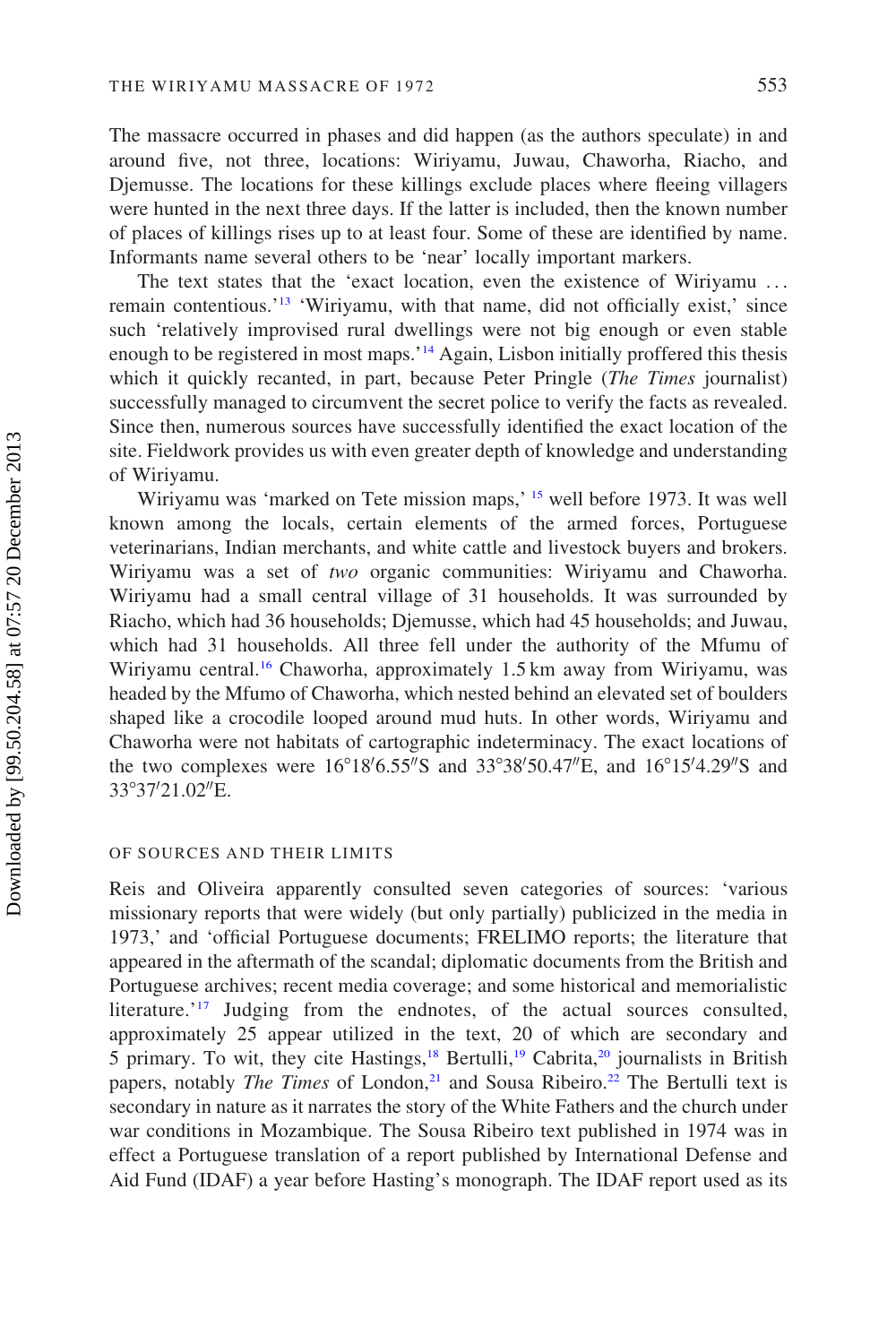source a Spanish language report originally crafted by missionaries in Mucumbura in Tete.

To the best of my knowledge and understanding, the Frelimo archives and Frelimo reports contain no primary sources and are of little direct value for the Wiriyamu narrative. The Frelimo political leadership outside Mozambique came to know of the massacre after its London outing. The Frelimo reports are therefore regurgitations of the original already provided to Father Hastings – unless the authors are in possession of texts missing in the Maputo archives. General Hama Tai, the Frelimo commander who headed the region south of Tete told this author in an interview in 1995 that communication between its commanders in Tete and the main headquarters in Tanzania was limited, slow, and principally pedal up to the borders. Thereafter it turned automobilic.

The literature after the scandal contributes very little in a direct way to the Wiriyamu narrative or its context except to suggest lack of clarity of events on that day – see Cabrita's contribution here. Moreover, it is unclear from the text in what way the British, Portuguese, and, for that matter, American diplomatic documents (which incidentally they do not cite) advance the core or texture of the Wiriyamu narrative. Finally, because the text fails to provide precise references of the historical and memorialistic literature, it is difficult to judge their provenance and value as a new source of new contribution.

Put simply, the 'detailed discussion' that was hoped for on 'what was claimed by the different testimonies and reports at the time about the events' (Reis and Oliveria, p.81) never materializes to one's full satisfaction. The article claims that the story as revealed was based on a confidential report by 'Spanish Catholic missionaries of the so-called Burgos order.' The two missionaries mentioned here are Father Jose Sangalo and Vincente Berenguer of São Pedro Mission. Neither, when quizzed by this author, claimed the report to be theirs. Sangalo was not at the massacre site, never went there during or after the massacre, and was not stationed in São Pedro. He was in Matundo. Berenguer too played a peripheral role.

However, both agreed to put their names forward as handlers of the report, and that is perhaps why Reis and Oliveira erroneously identify them as authors. In reality the two priests allowed themselves to be the front men-of-the-cloth to protect the identity of a fellow priest, Father Domingo Ferrão, who had spearheaded the collection of data. He and his close associates on the ground constructed the narrative behind the data. Finally, the models that inspired the report and its format as a spreadsheet is complex, perhaps too needlessly complex to engage the general interest of readers here.

#### GETTING THE COLONIAL CONTEXT RIGHT

The text sends a mixed message to its readers. On the one hand the authors recognize Wiriyamu to be a casualty of counterinsurgency in a colonial military conflict. On the other hand Wiriyamu is packaged here as a case study in a special edition of the journal on civil wars. 'The colonial Portuguese counterinsurgency' treatment that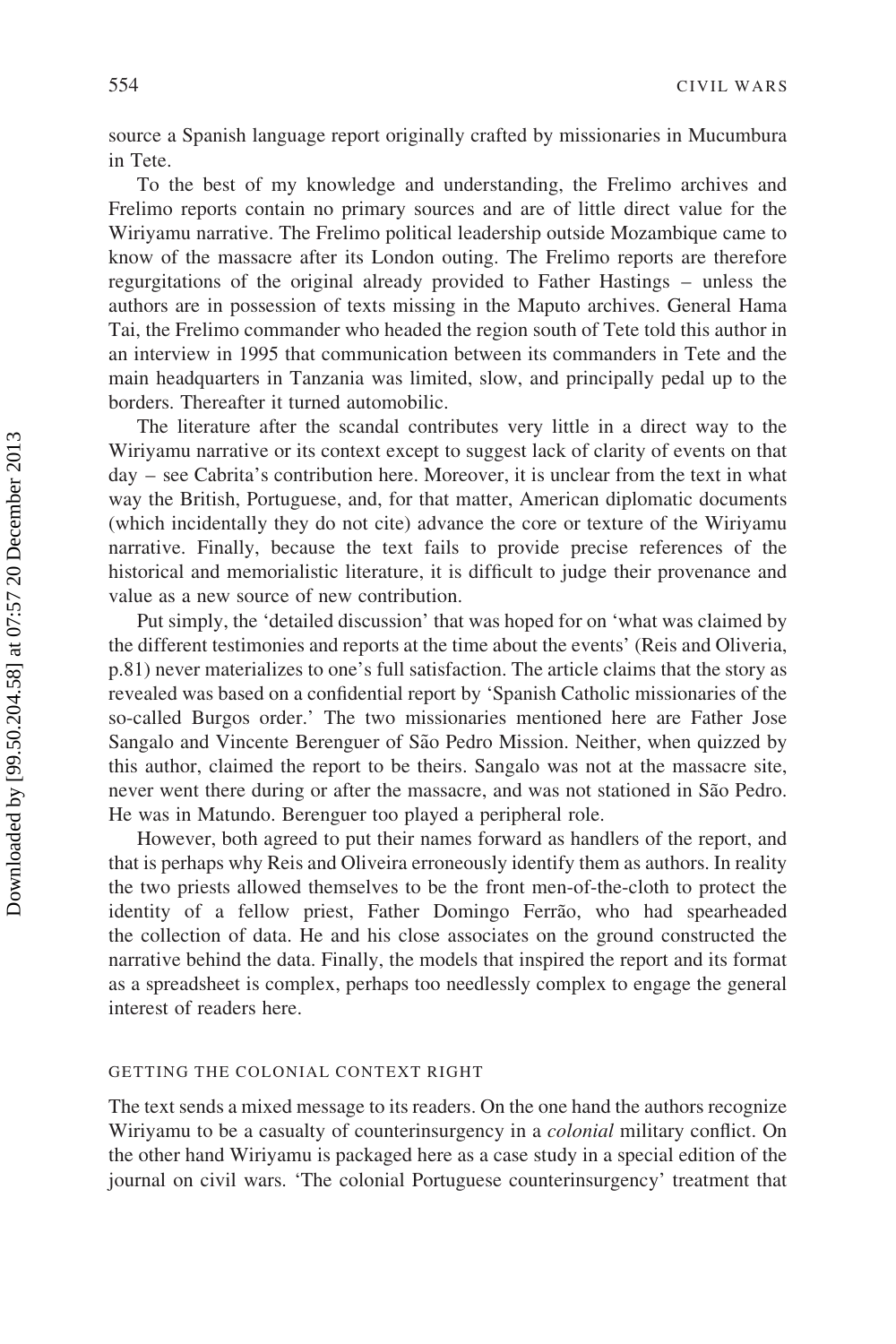the text provides is not new, nor is the material deployed here original. Adrian Hastings already covered this ground, admirably. Kevin Parker followed Hastings with a deeper treatment of that same very context in which the massacre was seated.<sup>23</sup>

Furthermore, counterinsurgency alone is an inappropriate context in which to situate Wiriyamu. The nationalist role was central to Wiriyamu. The Frelimo in Tete had sent three commanders to penetrate the area. $24$  [Of the three, Dalepa proved to be](#page-9-15) [Videira's most lethal opponent, leading him to foolishly overplay his hand. Videira](#page-9-15) [and his chief and protector de Arriaga both failed to appreciate how uncontainable](#page-9-15) [the use of excessive force was about to be particularly in this area, which was](#page-9-15) [saturated with foreign missionaries sensitized to preaching the gospel as a text for](#page-9-15) [race-blind justice under the Second Vatican Council.](#page-9-15)[25](#page-9-16)

Furthermore, Wiriyamu is not an appropriate study of mass violence under 'civil war' either. For the latter thesis to prove tenable, it must subscribe to a legal fiction, which Portugal put in place in 1951 that turned all the colonies into overseas provinces. Technically, however, nothing changed; and here no one would dispute the imputed claim that the text could make, namely that Mozambique was a province of Portugal at the time of the massacre and not a colony; therefore, the conflict between Frelimo and the Portuguese was an intrastate conflict. In short, discussing Wiriyamu solely in the context of counterinsurgency effectively strips away the other equally valid half that governed the context of this massacre – Frelimo-led nationalism.

#### THE QUIBBLE OVER THE DEAD

The Reis and Oliveira text suggests that 120 victims can be identified by name, which is incorrect. My research indicates that 177 are known by name and 223 are unknown. Additional data is yet to be analyzed to determine how many unnamed victims can be identified and appropriately named.

According to the authors, the 'Dr. Rodrigues dos Santos' report suggests an estimate of casualties of around 200. The authors appear not to have seen the actual report since it 'has remained unpublished and unaccounted for to date, but is cited in various accounts.' In the absence of the original text, it is difficult to substantiate the claims that they make here. When did dos Santos visit the site: before the cleanup or after? Did he fly over the entire zone of the five villages as well as the whole triangle? In the absence of this type of evidence, it would behoove us to seriously stick to the original figure of the 400 dead since that number was arrived at by priests handling census data collectors who began their work of compiling the number of dead on that very night of the 16th of December. These were meticulously conscientious priests passionately concerned with truth.

The article cites, 'it seems likely that it was Hastings' intervention that was critical; he persuaded the editors of the Times of the authenticity of the reports, which he had read while attending a religious meeting in Spain' (Reis and Oliveria, p.81). The story is a bit more nuanced. Hastings heard of the massacre first when he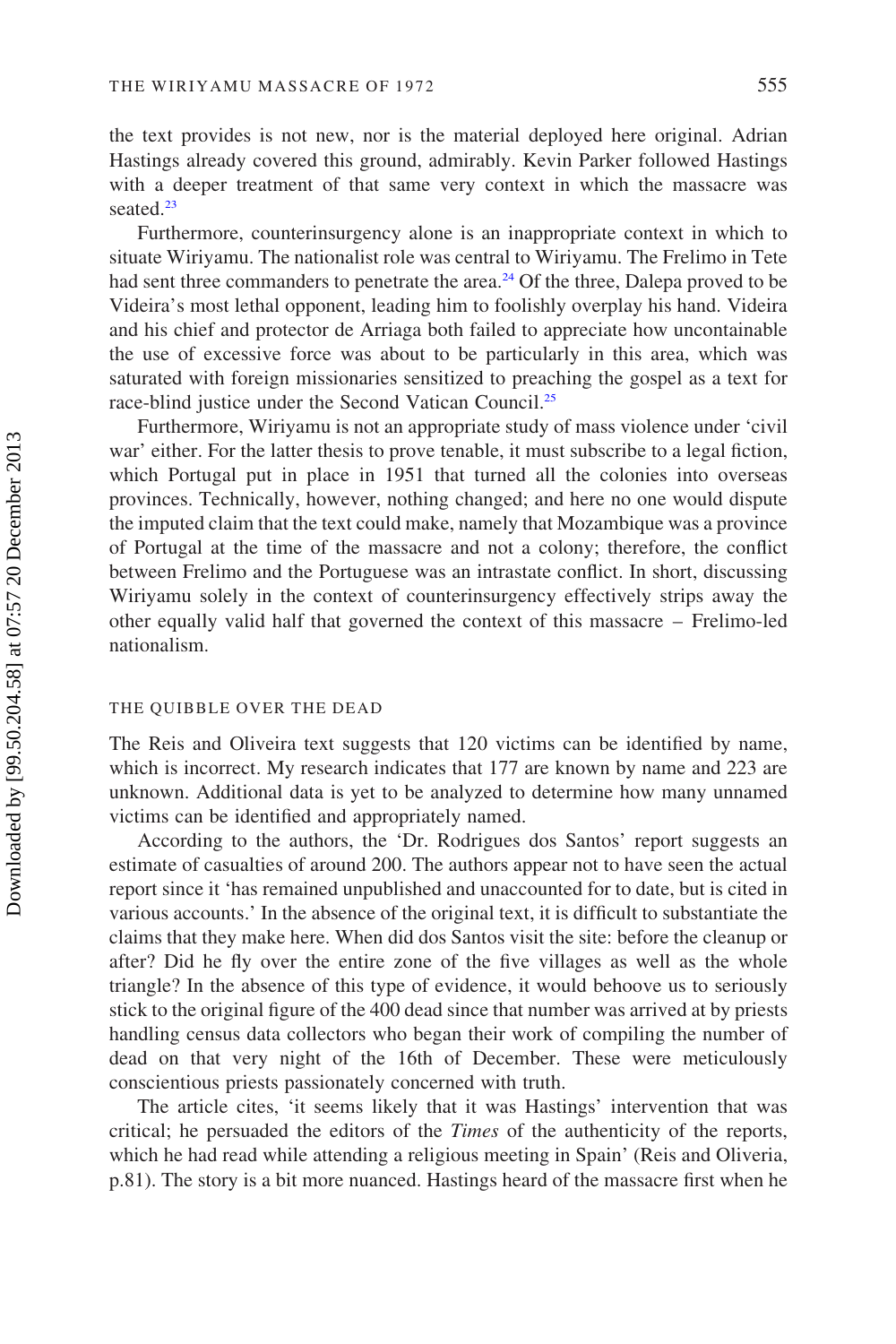was attending a religious meeting in Southern Rhodesia, where he was told to obtain details from the Burgos hierarchy in Spain, which Hastings did on his way to another meeting elsewhere in Europe. The report was in Spanish, a language Hastings did not know. The report was eventually sent to him when he returned to England where it was translated for his review.

Louis Herren, a 'feisty' journalist, $26$  [who was in charge of the foreign news-desk](#page-9-17) [was in large part responsible for the Wiriyamu outing in](#page-9-17) The Times. He really needed [little persuading. Herren had returned from a stint as](#page-9-17) The Times foreign desk [correspondent in Washington DC where he saw](#page-9-17) My Lai unfold at close quarters. Hastings' contact with *The Times* [on that day could not have been more fortuitous,](#page-9-17) [he said in an interview with this author in 1996. The Editor in Chief was not in,](#page-9-17) [Herren was in charge as his deputy, and it was his call whether to run the story.](#page-9-17) [To him Wiriyamu smacked of Portugal's own](#page-9-17) My Lai in Mozambique.

His subsequent call to Hastings that evening proved ominously thunderous for the story's outing. 'We have to run the story tomorrow,' he said to Hastings. 'The typesetters are threatening to go on strike and we do not know when we will be in print again!' That threat of strike combined with a hunch to tell truth to imperial power did it for Herren!

#### CONCLUSION: WHICH VERSION?

Reis and Oliveira state, 'What can also be stated with an equal degree of certainty is that all the parties involved in this bloody event had conflicting interests that made it likely that they would tell different stories about the atrocities – and indeed they did...' The majority of the sources to which the authors allude in this text provide only three versions of the story: denial, doubt, and definitive truth. Portugal authored the first version in a booklet, Wiriyamu: A Mare's Nest, which it published almost immediately after The Times story came out. Portugal also authored the second version of the story. In the face of overwhelming evidence in the press and in reports it commissioned internally, Portugal admitted killings but these were, it stated, within the framework of counterinsurgency, thereby casting doubt on several aspects of the story including the magnitude of the event. This version appears to have been revisited in parts of the Reis and Oliveira text. However, this version lacks solid credibility, given that the thesis was based on Portuguese military and airborne evidence, which was incomplete, gathered long after the event, and, it appears, without the benefit of an official on-site investigation. Further, at the time the Portuguese had a vested interest in denying the massacre or minimizing its magnitude because they wanted so desperately to hang on to their empire and eschew any publicity suggesting excessive use of force well beyond the limits of acceptable measures in anticolonial counterinsurgency.

That leaves us with the third version: the abject truth albeit imperfect but told as it was witnessed, felt, seen, and lived; and as gathered as a narrative by Padre Domingo Ferrão and his data collectors who went to work on the very night of the massacre. Portuguese archives, if they exist, will have very little to say on this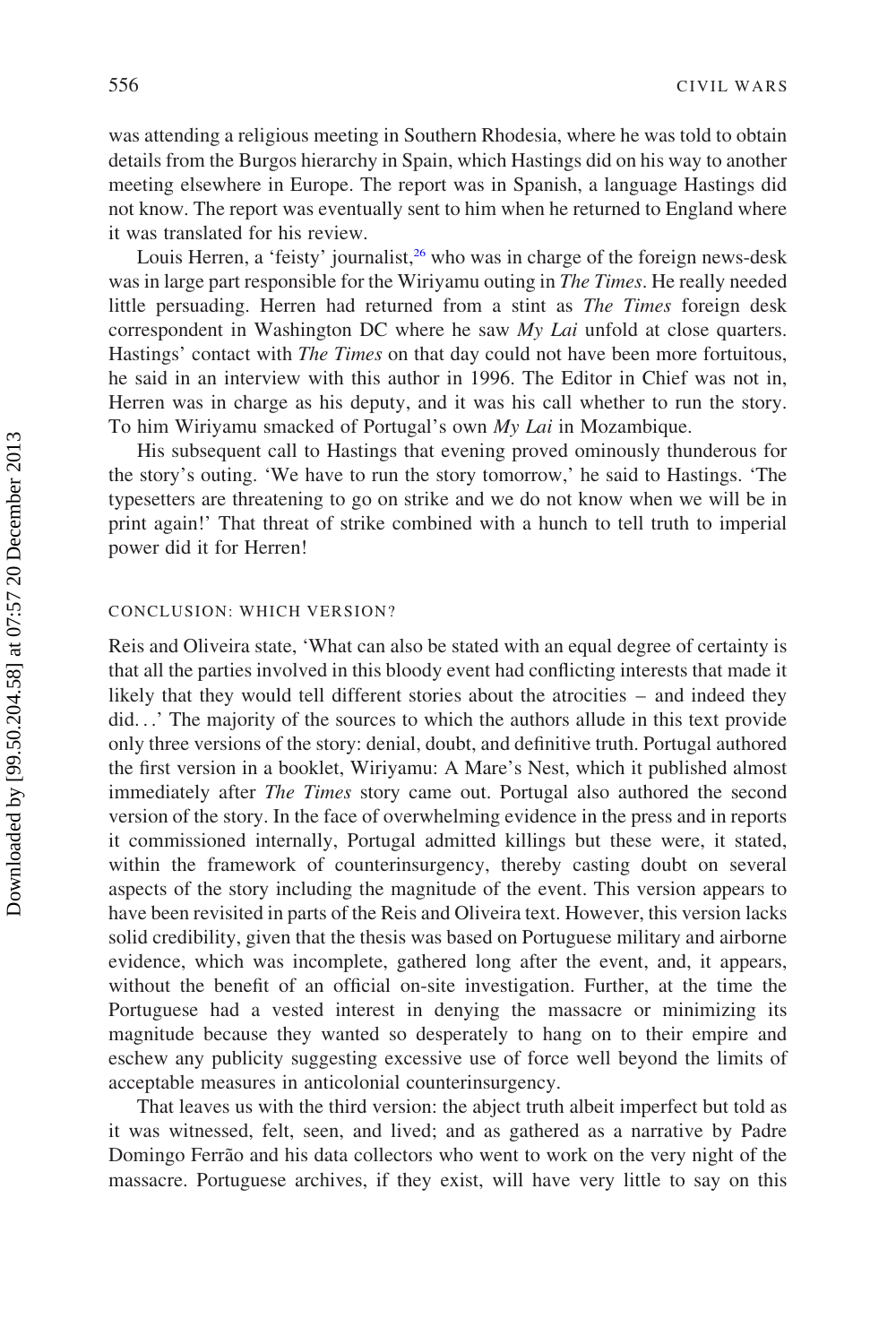narrative from the ground below. Their forces, their men, their church hovered above as a colonial agency. They were too busy either engaging in the blood-soaked opera or obsessing on how to counter the story's outing in London. In the scheme of things Operation Marosca was 'small potatoes' according to its commander on the ground. 'We had carried many such clean ups,' he said to this author in 1995. The real questions remain: Does the Reis and Oliveria text truly advance the Wiriyamu narrative as a case study in civil wars? Does it make a case for denying the veracity of the Wiriyamu narrative as revealed by casting doubt on aspects of its details as we know them? I think not.

#### ACKNOWLEDGEMENTS

This text has greatly benefitted from numerous suggestions from Eric Morier-Genoud, Anne Pitcher, Michel Cahen, Jeanne Penvenne, Brett Schmoll, João M. Cabrita, and Collin Darch. None mentioned here is responsible for the views expressed, for which I am solely accountable. This text draws upon the author's The 1972 Wiriyamu Massacre in Mozambique, London, Bloomsbury Publishing, 2014.

The research for this text relies on the printed and archival materials appropriate for this case; fieldwork on site in 1994--1995; interviews with some of the killers, survivors, religious personnel connected with the massacre; the catholic hierarchy in both the Archbishopric of Maputo headed now by the Bu´zi-born Capuchin Friar Francisco Chimoio and the Bishopric of Tete; missionary personnel at the Maputo-based main offices for the Jesuit, Verona, and Comboni orders; former missionaries at the Seminário Maior de S. Pio X; and the White Fathers active at the seminary at Zobue before its handover to the Jesuits in 1972; and last but not least, military personnel on both sides of the divide.

#### <span id="page-8-0"></span>NOTES

- 1. Mustafah Dhada, 'Contesting Terrains Over a Massacre: The Case of Wiriyamu' in George C. Bond and Nigel C. Gibson (eds.) Contested Terrains and Constructed Categories: Contemporary Africa in Focus (Cambridge, MA: Westview Press 2002), pp.259– 77.
- <span id="page-8-1"></span>2. Adrian Hastings, Wiriyamu: My Lai in Mozambique (London: Search Press Limited 1974); Adrian Hastings, 'Reflections upon the War in Mozambique', African Affairs 73/292 (1974) pp.263–76; Dhada, 'Contested Terrains', pp.259–77; Kevin Parker, Wiriyamu and the War in Tete, 1971–1974, MA Thesis, University of York, York, England (1982).
- <span id="page-8-2"></span>3. Felícia Cabrita, 'Os Mortos Não Sofrem', Revista Expresso (5 Dec., 1992); 'Wiriyamu, Viagem ao Fundo do Terror', Revista Expresso (21 Nov., 1998); Massacres em África (Lisbon: A Esfera dos Livros 2008).
- <span id="page-8-4"></span><span id="page-8-3"></span>4. Williams Sassine, Wirriyamu (London: Heinemann 1980); José Rodrigues dos Santos, O Anjo Branco (Lisbon: Gravida 2010).
- 5. See entries under 'Wiriyamu', Choppertech Blog, [http://choppertech.blogspot.com/,](http://choppertech.blogspot.com/) accessed 15 Jun. 2012; 'Wiriyamu e Outras Polemicas', Macua Blogs, <http://macua.blogs.com/>, accessed 10 Jun. 2012; The Delgoa Bay Blog, [http://delagoabayword.wordpress.com/,](http://delagoabayword.wordpress.com/) accessed 13 Jun. 2012; 'Wiryamu...o que foi?', Cuamba Blog, [http://cuamba.blogspot.com/2010/01/wiriyamu-o-que-foi.](http://cuamba.blogspot.com/2010/01/wiriyamu-o-que-foi.html) [html](http://cuamba.blogspot.com/2010/01/wiriyamu-o-que-foi.html), accessed 17 Nov. 2012.
- <span id="page-8-5"></span>6. See for instance, 'Massacre de Wiriyamu (01 de 07)', [http://youtube.com/results?search\\_query](http://youtube.com/results?search_query=wiriyamu&oq=wiriyamu&aq=f&aqi=&aql=&gs_l=youtube.3...3042.3340.0.3770.8.3.0.0.0.0.96.176.2.2.0...0.0.JQXlkOM0_mw)= [wiriyamu&oq](http://youtube.com/results?search_query=wiriyamu&oq=wiriyamu&aq=f&aqi=&aql=&gs_l=youtube.3...3042.3340.0.3770.8.3.0.0.0.0.96.176.2.2.0...0.0.JQXlkOM0_mw)=wiriyamu&aq=f&aqi=&aql=&gs\_l=[youtube.3...3042.3340.0.3770.8.3.0.0.0.0.](http://youtube.com/results?search_query=wiriyamu&oq=wiriyamu&aq=f&aqi=&aql=&gs_l=youtube.3...3042.3340.0.3770.8.3.0.0.0.0.96.176.2.2.0...0.0.JQXlkOM0_mw) [96.176.2.2.0...0.0.JQXlkOM0\\_mw,](http://youtube.com/results?search_query=wiriyamu&oq=wiriyamu&aq=f&aqi=&aql=&gs_l=youtube.3...3042.3340.0.3770.8.3.0.0.0.0.96.176.2.2.0...0.0.JQXlkOM0_mw) accessed 15 Jun. 2012.
- <span id="page-8-7"></span><span id="page-8-6"></span>7. 'Mozambique History Net: Atrocities and Massacres, 1960–1977: Wiriyamu, Mueda and Others, Dossier MZ-0354', <http://www.mozambiquehistory.net/massacres.html>, accessed 15 Jul. 2012.
- 8. A sample of these in the author's possession include two sets of research papers: one submitted at California State University Bakersfield (CSUB) in partial fulfillment for the BA HIST 418; and the other set submitted at Bard College, Master of Arts in Teaching Program, Delano Campus, California, in partial fulfillment for History 501.